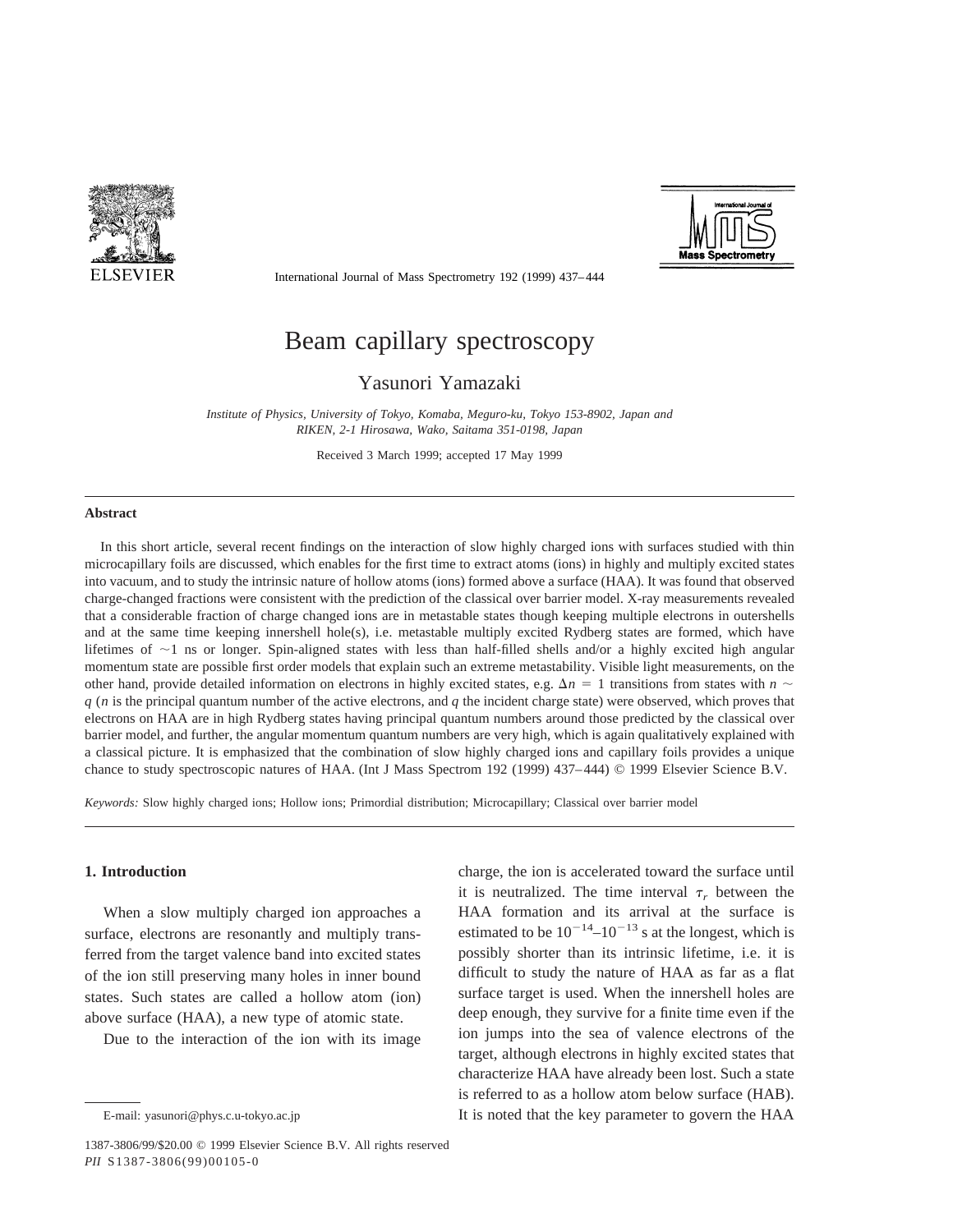formation process is the charge state *q*, which is in good contrast with the neutralization of singly charged ions in front of a surface where the energy level matching between the electronic states before and after the transfer plays a decisive role.

The formation and decay dynamics of HAA as well as HAB have been studied intensively in recent years through measurements of charge state and angular distributions of the ions, x rays and Auger electrons, sputtering, etc. [1–10]. Although various exotic features are expected for HAA, their investigation has been quite difficult because the existing time above surface is very limited and signals from HAB are normally much stronger than those from HAA.

The classical over barrier model [11,12] predicts that resonant charge transfer starts at a critical distance  $d_r \sim (2q)^{1/2}/W$  into highly excited states with their principal quantum number  $n_r$  given by

$$
n_r \sim \frac{q}{[2W(1 + (q/8)^{1/2})]^{1/2}}
$$
 (1)

where  $q$  is the ion charge and  $W$  is the binding energy of the target valence electrons (physical quantities are given in atomic units unless otherwise noted). It is noted that the radii of the resultant excited states are comparable to  $d_r$ , and accordingly the electrons can move back and forth between the ion and the target when they are in resonance, i.e. HAA in front of the surface is in reality a "dynamic hollow molecule" rather than an atom.

In the present article, a new technique to probe isolated HAA is discussed, which may be called "beam capillary spectroscopy" (BCS) [13–17].

# **2. Microcapillary**

Information on the character of HAA has been very limited, which was obtained through measurements of projectile Auger electrons [2] and/or x rays [18] under glancing scattering configurations or under slow ion impacts [5]. As is discussed in Sec. 1, the image acceleration limits the survival time of HAA, although their intrinsic lifetimes could be much longer. After the ion hits the surface, the HAA is then



Fig. 1. A SEM image of a typical Ni capillary foil.

turned into HAB, which also emit Auger electrons and x rays. Accordingly, there exists two major difficulties in studying HAA under conventional experimental arrangement, i.e. signals from HAA are fairly weaker than those from HAB, and the survival times of HAA are possibly too short for their intrinsic nature to be studied.

A trick to overcome the above mentioned difficulties and to preferentially prepare HAA suppressing signals from HAB is to use a thin foil with straight multimicrocapillaries [19,20]. When HCIs impinge on the target in parallel with the capillary axis, a part of the HAA formed in the capillary can pass through it before hitting the capillary wall. In this case, free HAAs are extracted in vacuum. Fig. 1 shows a scanning electron microscope (SEM) image of a Ni capillary foil with the thickness and the capillary diameter of about 1  $\mu$ m and 100 nm, respectively [20]. It is seen that the capillaries are distributed regularly with a honeycomb structure. Considering that ions passing near the capillary wall at a distance shorter than  $d<sub>r</sub>$  are expected to capture electrons resonantly into their excited states, the charge changed fraction is estimated to be  $\sim 2d_r/r$ , where *r* is the capillary radius, which was found to be consistent with the observation. Furthermore, the charge state distribution of the charge changed fraction after the capillary transmission, *f*(*q*), depended weakly on *q* [15], which is very different from that of ions transmitted through a foil or that of specular reflected ions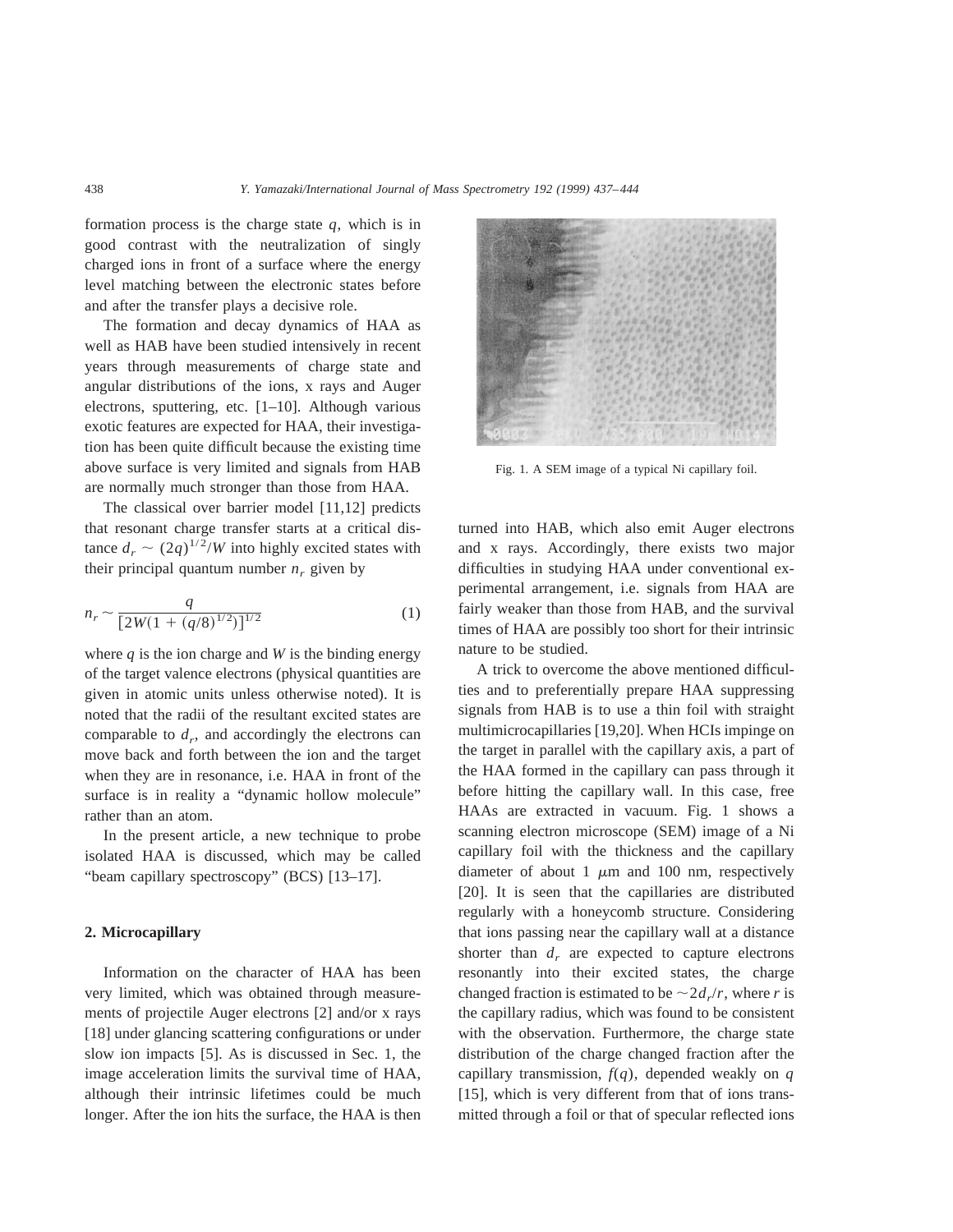from a surface [21,22]. In the latter two cases, only neutral and low charge state ions are the major components. The capillary target is an effective and unique material supplying some limited number of electrons keeping the charge state distribution away from the equilibrium. A theoretical study on the interaction of HCI with microcapillaries has just started, which is expected to enhance the activity of BCS very much [23].

#### **3. Transitions among highly excited states**

The critical distance  $d_r$ , where electron transfers from the target valence band to the excited states of ions become classically allowed, has been demonstrated to have wide applicability in various experiments, e.g. measurements of the angular shift of specular reflected ions under glancing incidence [4], and measurements of velocity dependent secondary electron yields [6], both of which primarily monitor the energy gain induced by the image acceleration which lasts until the ion is neutralized. It is noted that there exists no direct measurement that can determine *nr*, because the observation time of HAA is fairly limited when a conventional flat surface target is employed. In the case of a capillary target, on the other hand, HAA and its relatives are extracted in vacuum and are isolated, which provides direct information on their initial states.

 $n_r$  given by Eq. (1) is plotted by the dotted line for  $W \sim 4.5$  eV in Fig. 2 as a function of the charge *q* of the incident ion. Taking into account the ion velocity  $v_p$  along the capillary wall, the transferred electron have, on the average, an additional kinetic energy of  $\sim$ 1/2 $m_e v_p^2$  in the projectile frame, i.e. the principal quantum number of the realized states could be larger than  $n_r$ . The angular momentum  $l_m$ , which is crudely estimated by  $\sim m_e v_p d_r$  is also shown by the solid lines in Fig. 2 for six different ion velocities ranging from 0.1 to 1.1 a.u., which tells that  $l_m$  is comparable to  $n_r$ under the conditions discussed here, i.e. Yrast states could be heavily populated. The radiative lifetimes of Yrast states are fairly long because only  $\Delta n = 1$ transitions are allowed, and the transition energy in



Fig. 2. The angular momentum of transferred electron in the projectile frame for incident ion velocities from 0.1 to 1.1 a.u. (solid lines). *n<sub>r</sub>* [see Eq. (1)] is also plotted assuming  $W \sim 4.5$  eV.

the present conditions are in the visible light region as will be discussed. On the other hand, autoionizing transitions to the nearest neighbor states are energetically forbidden because  $n_r$  is rather large. A rough estimation indicates that  $\Delta n$  should be larger than  $\sim$ 0.3  $n_r$ , i.e. large angular momentum changes are also necessary for both electrons involved in the autoionization (the final angular momenta of the autoionizing and the deexciting electrons are  $\sim l_m$  +  $\Delta n$  and  $\sim l_m - \Delta n$ , respectively), which will again make the transition rate very small. In other words, the formed states are expected to be highly stable even when electrons are in the same shell, which makes the electron–electron correlation rather strong. In the case of HCI–gas collisions, the velocity dependence of the angular momentum distribution of transferred electrons has been discussed [24,25]. Further, a similar stabilization mechanism is very effective in the case of highly excited  $\bar{p}$ He, the lifetime of which is known to be longer than 1  $\mu$ s [26–28].

Assuming for simplicity one electron is transferred into a high angular momentum state, the transition energy between neighboring states,  $\Delta \epsilon_{\Delta n}$ , is roughly given by

$$
\Delta \epsilon_{\Delta n} \sim \frac{q^2}{2(n_r - \Delta n)^2} - \frac{q^2}{2n_r^2},\tag{2}
$$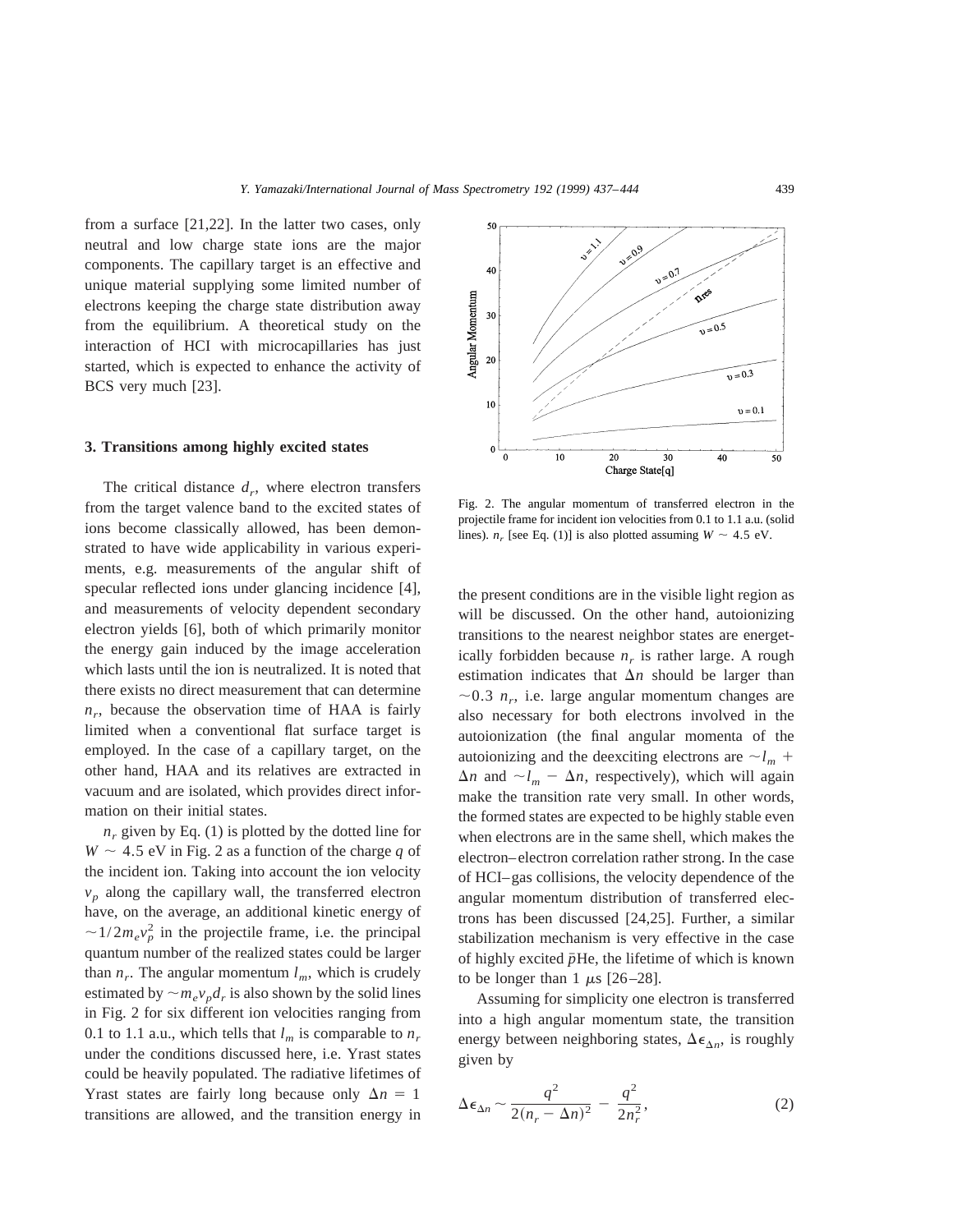

Fig. 3. The transition energy  $\Delta \epsilon$  for  $\Delta n = 1, 2, 3$ , and 4 as a function of charge state *q* for  $W \sim 4.5$  eV (for details see the text).

which is plotted by the solid lines in Fig. 3 for  $\Delta n =$ 1–4 as a function of  $q$ , which indicates that many transitions are expected in the visible light region for the experimental conditions considered here. The previous consideration shows that the combination of the capillary target and visible light detection provides the unique chance to directly measure  $n_r$  at the beginning of HAA formation.

Observed spectra for  $10q$  keV Ar<sup>q+</sup> (8  $\leq q \leq 11$ ) incident on the microcapillary target are shown in Fig. 4 [29]. The broad peak around 350 nm seen for all the spectra is attributed to emissions from sputtered Ni atoms [30].

The COWAN code [31] based on a multiconfiguration Hatree-Fock method was used to identify transitions for  $q = 8$ , 9, and 10 assuming that the incident ion is in the ground state and only one electron is captured into a high Rydberg state which decays through a  $\Delta n = 1$  transition. By comparing the observed and calculated transition energies, the peaks *a*, *b*, *c*, *d*, *e*, and *f* in Fig. 4 are attributed to 9*l*  $\rightarrow$  8*l'*(*l*, *l'*  $\geq$  5) of Ar<sup>7+</sup>, 9*l*  $\rightarrow$  8*l'*(*l*, *l'*  $\geq$  3) of Ar<sup>8+</sup>, 10*l*  $\rightarrow$  9*l'*(*l*, *l'*  $\ge$  3) of Ar<sup>8+</sup>, 10*l*  $\rightarrow$  9*l'*  $(l, l' \ge 2)$  of  $Ar^{9+}$ , and  $10l \rightarrow 9l'$  of  $Ar^{10+}$ transitions, respectively. For  $q \ge 9$ , the incident ions have *L*-shell holes, which makes the electronic configurations fairly complicated, and, in addition, the



Fig. 4. Visible light spectra observed for incident  $Ar^{q+}$  ions of  $10q$ keV  $(q = 8-11)$  downstream of the capillary target. Top-left corner of the each column shows the incident ions. The spectral resolutions in these observations are about 2.3 nm for  $q = 8$  and 9, and 4.5 nm for  $q = 10$  and 11.

spectral resolution was lower than that of the incident  $Ar^{8+}$ , *l* and *l'* are rather ambiguous as compared with those of  $q = 8$ . For Ar<sup>11+</sup> incidence, the transition energy was calculated assuming Eq. (2).

The peaks  $a^1$  and  $a^2$  have, in the present spectral resolution, the same wavelength as the peak *a*, and the peak  $d<sup>1</sup>$  has the same wavelength as the peak  $d$ . This indicates that the charge states of the ionic cores at the moment of the transitions are  $Ar^{8+}$  for  $a^1$  and  $a^2$ , and  $Ar^{10+}$  for  $d^1$ , which are formed via multielectron transfers followed by autoionizations. The peak *f* could either be attributed to  $11l - 10l'$  of Ar<sup>10+</sup> or  $9l - 8l'$  of Ar<sup>7+</sup>. As transfers are preferentially into  $n_r \sim q$  [see Eq. (1)], and each autoionization emits an electron,  $a^1$  and  $a^2$  indicate at least two and three electron transfers, respectively.

Summarizing, the visible light measurements revealed that some considerable fraction of the charge changed components are in high *n* and at the same time in high *l* states with  $n \sim n_r$  as is foreseen with a qualitative discussion according to the classical over barrier model given in this section.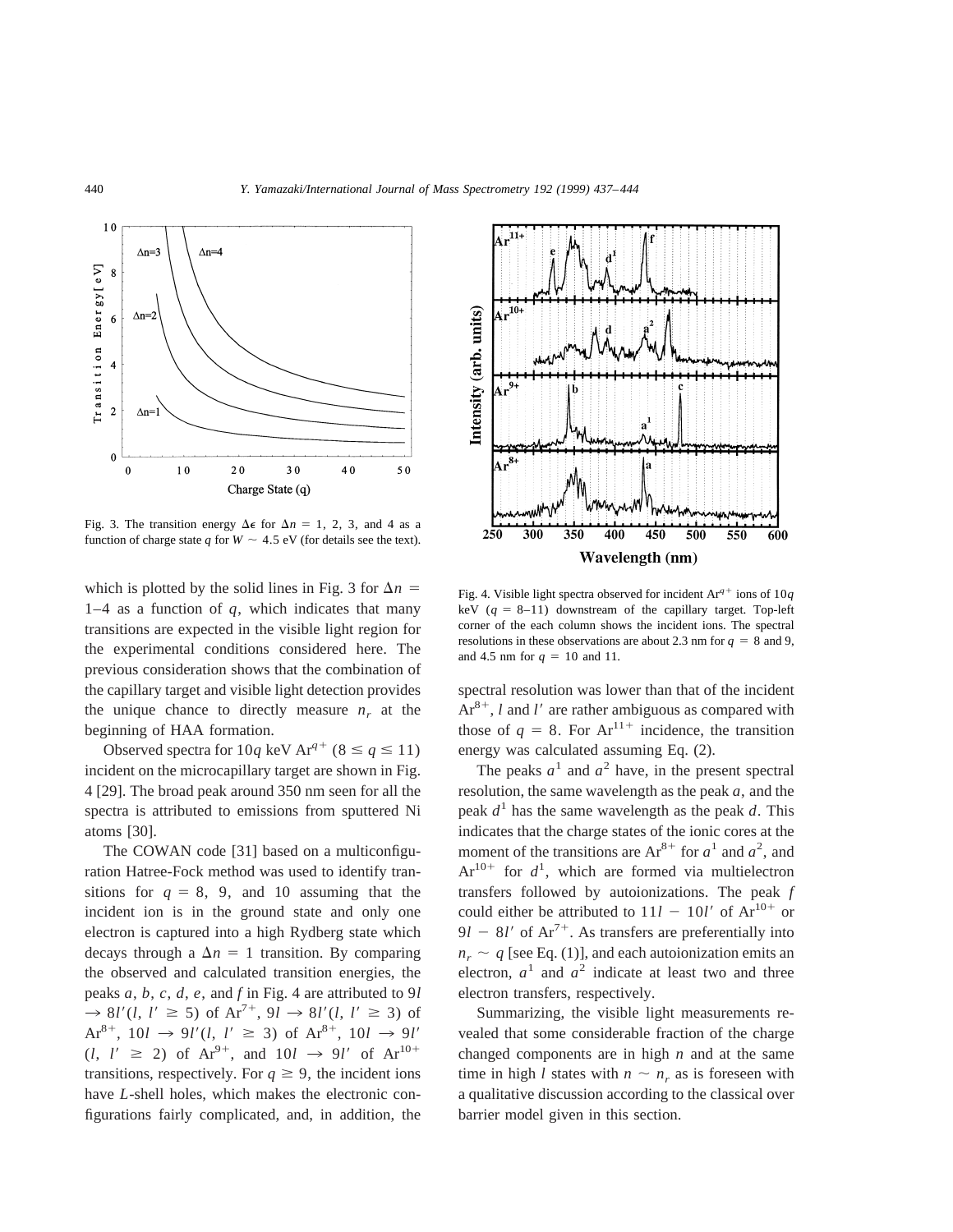

Fig. 5. (a) The energy spectrum of x rays emitted from ions downstream of a Ni microcapillary target for incident 9 keV/u  $Ne<sup>9+</sup>$ ions. (b) The same as (a) except that the delay time is 2.3 ns. (c) The energy spectrum of Ne x rays emitted for an Al plate target. The bars on the left part of (a) show predicted energies of *KL* x rays [32] with the corresponding number of electrons in the *L* shell. The bars in the middle of (a) show the x-ray energies of *np*–1*s* transitions of Ne.

# **4. Transitions into innershell holes**

At some stage, innershell holes are eventually filled via Auger electron emission or via photon emission. In contrast to the visible light measurements, which probe the rather early stages of HAA evolution, the x rays probe somewhat later stage. Fig. 5(a) and (b) show an x-ray energy spectrum observed by a Si(Li) detector for 9 keV/u  $Ne^{9+}$  downstream of the Ni capillary target and that delayed by 2.3 ns or longer, respectively [14]. The peak around 900 eV corresponds to *KL* transitions of Ne and the broad bump around 1100 eV observed in Fig. 5(a) corresponds to *KM* and higher transitions. On the other hand, Fig. 5(c) shows an x-ray spectrum observed for the same ion but bombarding an Al plate. In this case, the peak energy is seen about 50 eV lower than that observed for the capillary target. The bars with numbers in Fig. 5(a) show predicted energies of *KL* x rays with corresponding number of electrons in the *L*



Fig. 6. A high resolution spectrum of Ne *K K* rays emitted when 5 keV/u  $Ne^{9+}$  ions are transmitted through the Ni capillary (closed squares), and that with the same ions bombarding a stainless steel plate (open circles). Note that the x-ray energy is higher on the left-hand side.

shell [32]. For the capillary target, there are only a few *L*-shell electrons at the moment of x-ray emission although for the Al plate target, the *L* shell is almost full. The bump at around 1100 eV are barely visible in 5(b), i.e. *KM* and higher transitions decays faster than the *KL* transitions.

The energy resolution of the Si(Li) detector is not high enough to specify the electronic configurations and the number of electrons in outer shells during x-ray emission. In order to determine transition energies more accurately, a grating soft x-ray spectrometer combined with  $LN<sub>2</sub>$  cooled charge coupled device has been developed [33], which has the energy resolution of  $\sim$ 1.2 eV full width at half maximum at around 300 and  $\sim$  7.5 eV at 900 eV. The solid squares and open circles in Fig. 6 show the Ne  $K\alpha$  x-ray spectrum for 5 keV/u  $Ne<sup>9+</sup>$  transmitted through the Ni capillary and that directly hitting a flat stainless steel plate, respectively [34]. A drastic change in the spectrum structure is seen, which is actually the reason why the 50 eV shift is observed in Fig. 5. The spectrum for the stainless steel target has a high energy tail corresponding to different number of *L*-shell vacancies. It is seen that the spectrum for the capillary target consists at least of three major peaks,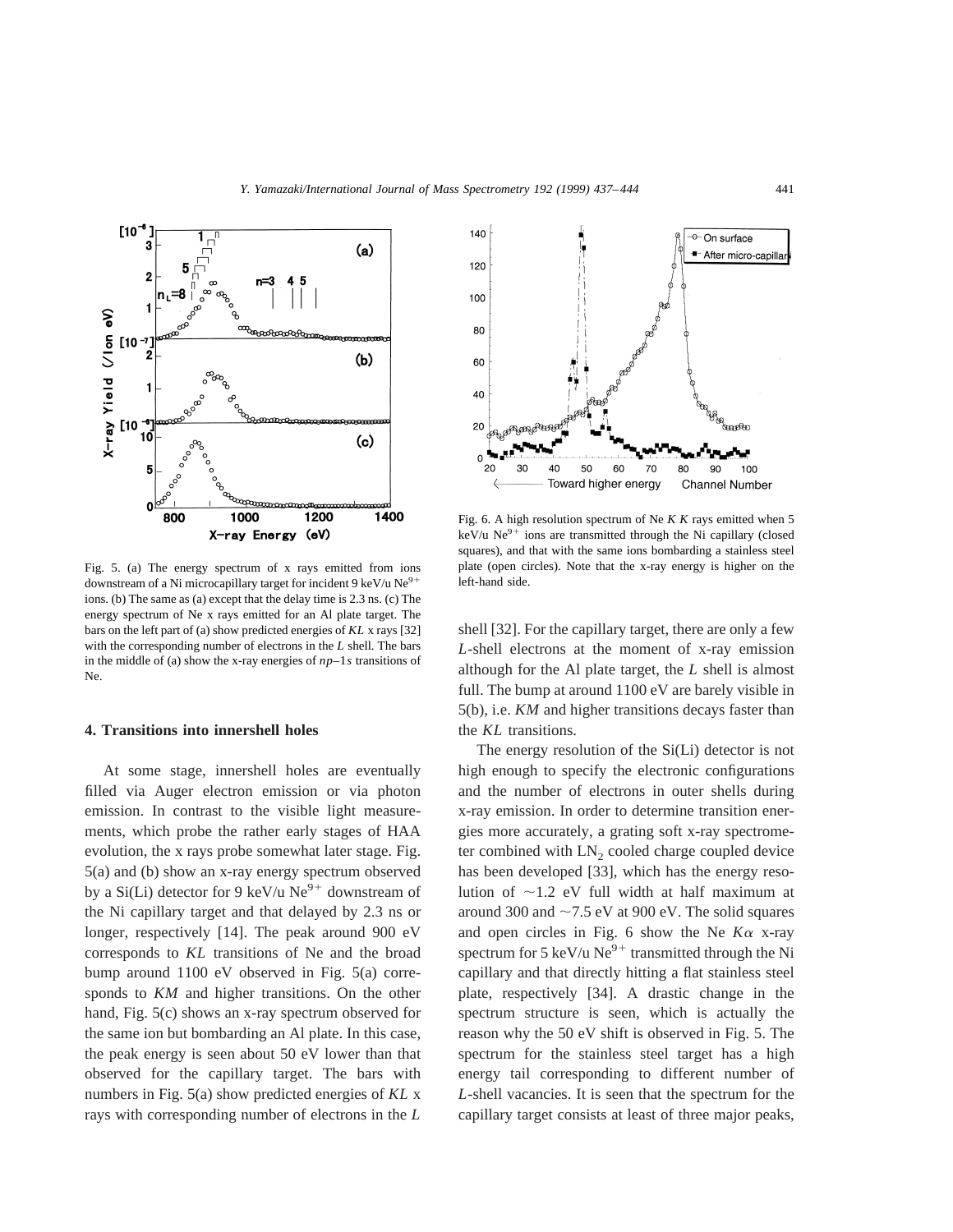

Fig. 7. Energy spectra of Ar *L* x rays for 3 keV/u Ar<sup>q+</sup> ions ( $q = 9-13$ ) incident on a Ni capillary foil measured downstream of the target. For details see the text.

which are at 919.0  $\pm$  1.3, 913.3  $\pm$  1.3, and 894.4  $\pm$ 1.3 eV. Comparison with theoretical calculation shows that the core electronic states of the three peaks can be attributed to  $1s2p^{-1}P$  (922.1 eV),  $1s2p^{-3}P$ (914.9 eV), and  $1s2s2p$  <sup>4</sup>P (895.0 eV), respectively. The total (radiative and Auger) lifetimes of  $Ne^{7+}$  $1s2s2p$ <sup>4</sup> $P_{1/2,3/2,5/2}$  states are predicted to be 0.4 (1.6) and 0.43), 0.6 (0.71 and 3.8), and 12 (0 and 12) ns, respectively, which are more or less consistent with the previous observation of 0.8 ns [13]. The observed peak energy of the  $1s2p^{-1}P$  on the other hand shows a discernible deviation from the theoretical value although the other two peak energies agree quite well, which indicates contributions from spectator electron(s) located in high Rydberg states.

Fig. 7 shows an x-ray energy spectrum observed by a Si(Li) detector for 3 keV/u Ar<sup>q+</sup> ( $q = 9-13$ ) transmitted through the Ni microcapillary target. The open circles are for x rays emitted downstream of the capillary target, and the solid circles are for x rays emitted 3 mm or further downstream of the target, i.e. those emitted  $\sim$ 4 ns or later since the formation of the excited states. The peak around 200–400 eV corresponds to *LM* transitions of Ar and the high energy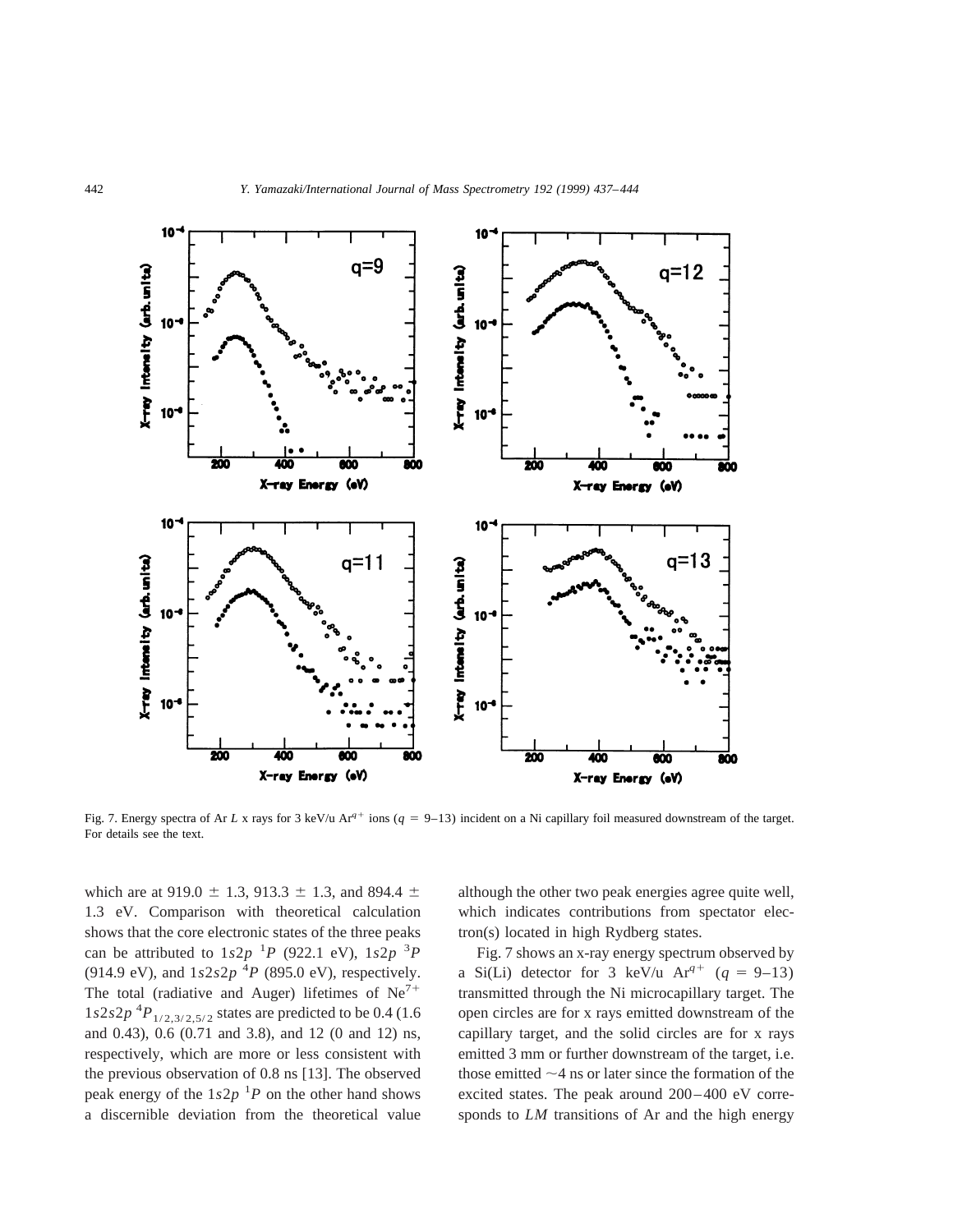

Fig. 8. Ar *L* x-ray decay curves for 3 keV/u  $Ar^{q+}$  ions transmitted through a Ni capillary target.

tail corresponds to transitions from *N* shell or even higher states. As the traveling time for ions passing through the capillary is  $\sim 10^{-12}$  s, excited states which have shorter lifetimes than this do not contribute to the spectra very much. Actually, when the Si(Li) detector is positioned so that it can directly see the inner wall of the capillary, the higher energy tail is considerably enhanced although the peak position stays almost constant. It is seen that (1) the peak energy shifts higher as *q* increases, (2) the peak positions of the delayed spectra are almost the same for each *q*, i.e. the number of *L*-shell electrons at the moment of *L* x-ray emission do not vary with time as was also observed for  $N^{6+}$  and  $Ne^{9+}$  (see also the following).

The decay curves of x rays for 3 keV/u Ar<sup>q+</sup> ( $q =$ 9–13) are shown in Fig. 8. It is seen that (1) each curve consists of at least two components with characteristic times in the range of 1–10 ns, (2) the yield ratio of the slow component to the fast component increases drastically with *q*, which are surprisingly long compared with a typical lifetime of Ar *L*-shell hole.

Such metastability of multiply excited atoms (ions) could be realized if all the spins of bound electrons are aligned, and all the shells are less than half-filled, which is consistent with the observed x-ray energies, indicating a small number electrons in the active shells. It is noted however, that x rays are not only emitted from two or three electron systems but also from five or more electron systems [15], which was proved by employing a delayed coincidence measurements between the exiting charge states and x rays. Further, the coincidence yield is very large, e.g.  $\sim$ 8% and 0.5% for exiting  $N^{5+}$  and  $N^{2+}$ , respectively, again confirming that a distant collision primarily governs the charge transfer in the case of capillary targets.

For the transitions to take place from these spin aligned excited states, mixing of spin-flipped components in the initial and/or the final states of the active electron is essential, which is induced by the  $l \cdot s$ interaction. Because the  $l \cdot s$  interaction becomes less important for higher excited states, the transitions are more probable from the lowest shells, which is again consistent with the observation. Another possible mechanism of stabilization is the one discussed in Sec. 3, i.e. multiple electrons are stored in highly excited and high angular momentum states, a part of them slowly flows out into the low lying states because of their metastability. Such a situation reminds us of the case of meteors shining above the sky which are stored in the asteroid "reservoir" and leaves their stable orbits from time to time.

# **5. Summary**

A new technique to study the interaction of highly charged ions with surfaces have been discussed. The combination of slow highly charged ions and a microcapillary foil is demonstrated to have a high ability to prepare isolated highly and multiply excited metastable atoms (ions) in vacuum. X rays emitted from the metastable states were measured (1) in coincidence with the exiting charge states, which revealed the number of electrons and lifetimes of the atoms (ions), and (2) with a high resolution soft x-ray grating spectrometer, which allows one to identify the core electronic configurations of the atoms (ions). Further, visible light was also measured, which showed that Rydberg states with principal quantum numbers around the incident charge state are heavily populated, which is the first direct evidence that the